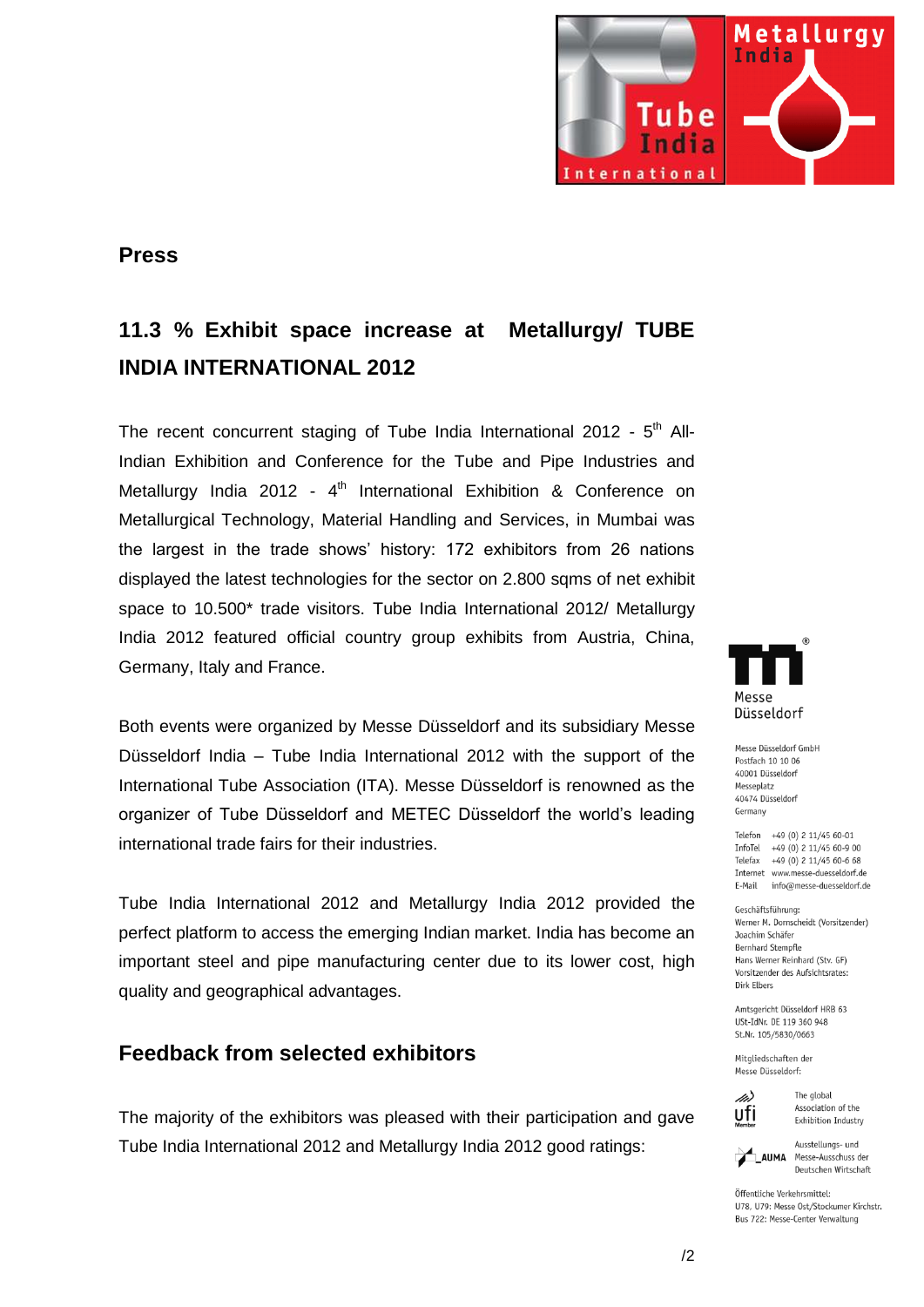"Tube India 2012 went very well for us. I am very surprised and pleased that we received 12 new member applications for our association. On Monday we organized a conference in a hotel which was attended by about 60 delegates. We work very well together with Messe Düsseldorf who has attractive offers for our members and we in turn help our members to take part at the Messe Düsseldorf events. I am convinced that Messe Düsseldorf has the perfect platform for tube trade fairs and ITA will of course be back for the next Tube India staging." Peter Byroslawsky, Executive Secretary, International Tube Association (ITA)

"We participated in Metallurgy India 2012 since we are looking for a metallurgy trade fair in India to support. So far we have never supported any show in India, but India needs a solid trade show covering the entire metallurgy industry with strong participation from German and European companies. Tube India International/ Metallurgy India is our favorite. Up to now, there was no other event fulfilling our requirements. The visitor situation at Metallurgy India 2012 was surprisingly good. I see great potential for this trade fair and we will recommend it to our members. A metallurgy congress during Metallurgy India would be an additional incentive." Wilfried Resch, Project Director, German Engineering Federation (VDMA)

"Overall, we are very pleased. We met new customers and were able to get to know Indian manufacturers onsite. Sascha Steffens, Sales Manager, PM Piping

"We are satisfied with our participation. It was important for us to show a presence on the market not just to get new contacts but also to be here for our existing customers. Our competitors are exhibiting here as well. Tube India International 2012 and Metallurgy India 2012 has an acceptance in the industry and we will definitely take part again in 2014. We have good prospects in this country." Rajesh Chhabra, International Sales Manager, SMS Meer

"For India it is a very well organized trade fair. We had no problems with our stand construction or delivery of material. The discussions at our stand were

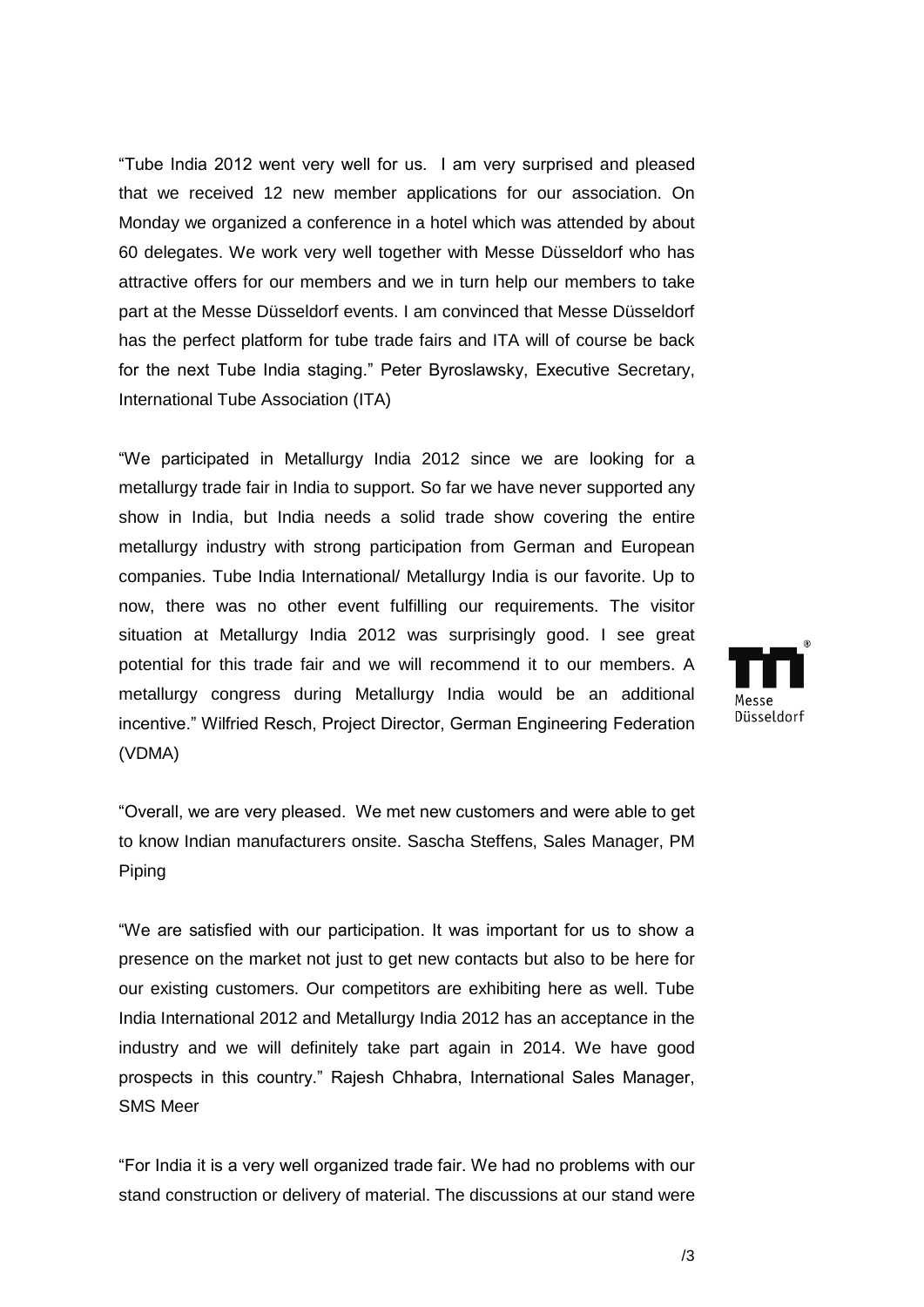of very high quality. I think it is very important for us to be present at this trade show and I am looking forward to the next Tube India International 2012 and Metallurgy India 2012". Michael Oberfeld, International Sales Manager, Linsinger Maschinenbau GmbH

"India is a fast growing market where Austrian companies have many business opportunities. Tube India International 2012 and Metallurgy India 2012 was a successful event where we met many existing customers and established a lot of new contacts with potential customers. We will be here again in 2014!" Alexander Zeischka, Sales Manager, framag Industrieanlagenbau GmbH

"Tube India International 2012 and Metallurgy India 2012 was a great experience and the staff very good to work with. We look forward to exhibit at the next trade fairs in Düsseldorf, Dubai and India." Malaya Johari, Electro Dies & Tools

"The visitors came well prepared, were very professional and serious about the trade fair." Mr. Yang, TYTZ



"We had so many visitors at our booth that we ran out of brochures." TPCO

"The organization of Tube India International 2012 and Metallurgy India 2012 was very professional. Even with the current international economic situation, we were able to reach our goal." MC-CCPIT, China

The exhibits were complemented by Conferences: The one day technical conference, Pipe & Tube Mumbai 2012 - emerging technologies in pipe and tube, took place on 29 October, the eve of the Tube India International exhibition. The event, organized by the International Tube Association (ITA), have featured the very best international and local experts covering a range of topics that are certain to be of interest to industry professionals.